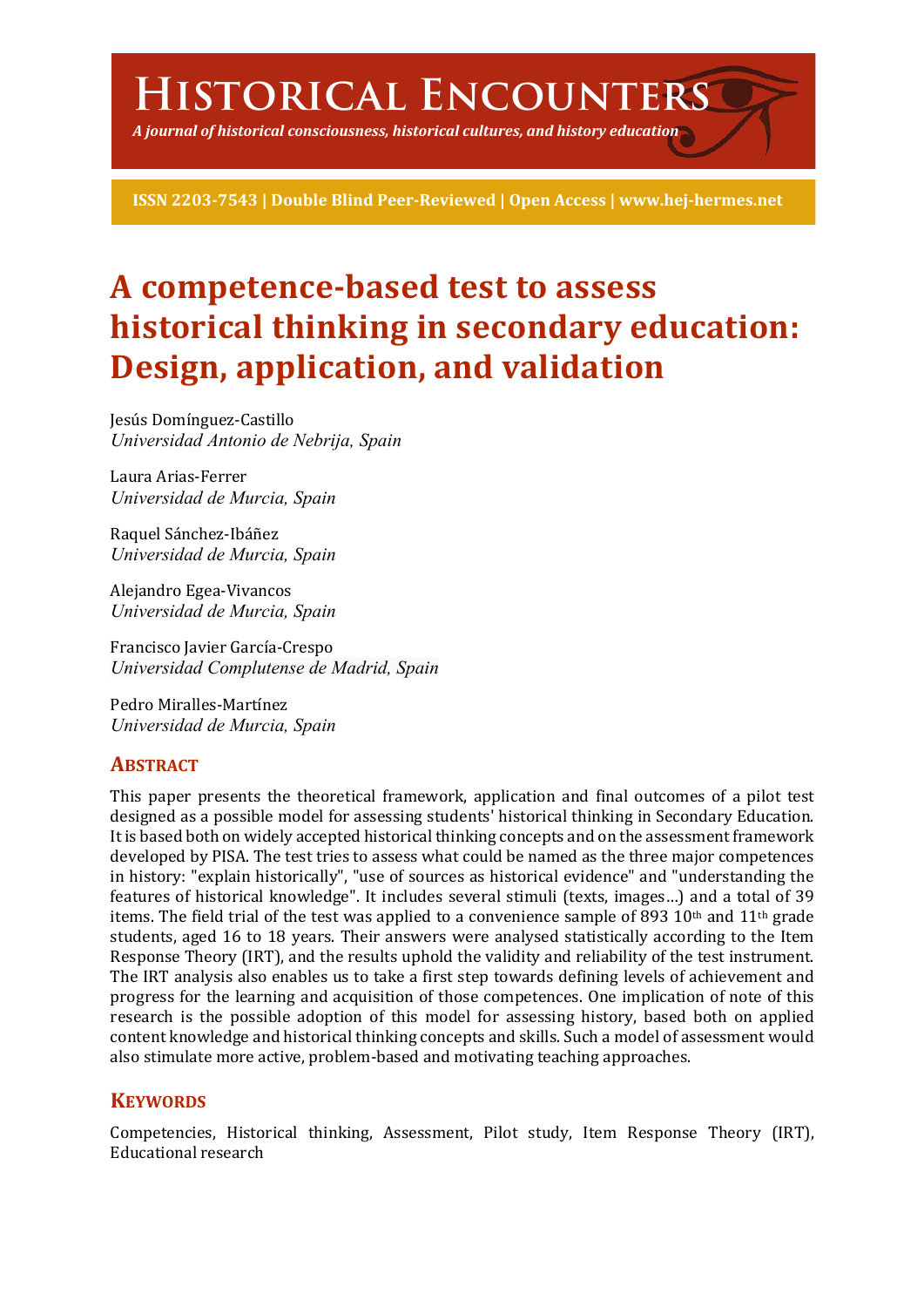#### **CITATION**

Domínguez-Castillo, J., Arias-Ferrer, L., Sánchez-Ibáñez, R., Egea-Vivancos, A., García-Crespo, F. J., & Miralles-Martínez, P. (2021). A competence-based test to assess historical thinking in secondary education: Design, application, and validation. *Historical Encounters, 8*(1), 30-45*.* https://doi.org/10.52289/hej8.103

#### **COPYRIGHT**

© Copyright retained by Author/s Published 24 May 2021 Distributed under a CC BY-NC-ND 4.0 License

#### **Introduction**

The incorporation of key competences into education curricula as a recommendation of the European Union since  $2006<sup>1</sup>$  has led to reflection and debate about the meaning of these competences and their transfer to the classroom. The task is not proving easy in Spanish Secondary Education, where subjects remain the backbone of syllabuses and no detailed indications have been provided regarding the effects that the eight European key competences should have on the curricula. Fortunately, international studies of recognized prestige, like the OECD's PISA and, to a lesser extent, PIRLS and TIMSS of the *International Association for the Evaluation of Educational Achievement* (IEA), have explained very clearly the meaning that competences in education have for them. PISA, in particular, is very explicit in this respect and the opening lines of its theoretical framework of 2015 read (OECD, 2017):

PISA assesses the extent to which 15-year-old students, near the end of their compulsory education, have acquired key knowledge and skills that are essential for full participation in modern societies. The triennial assessment focuses on the core school subjects of Science, Reading and Mathematics. [...] The assessment does not just ascertain whether students can reproduce knowledge; it also examines how well students can extrapolate from what they have learned and can apply that knowledge in unfamiliar contexts, both in and outside school.  $(p. 12)$ 

Two ideas from the above are worth highlighting. The first, that competence is having knowledge and being able to apply it to new situations both inside and outside the school; and the second, that PISA does not assess new knowledge or skills proper to one or another European key competences, such as "maths and science competence", "digital competence", etc., but those of the traditional subjects (Maths, History, etc.) although with a functional or applied focus on what is learnt. This is why we prefer to speak here about competence-based assessment of history instead of the *assessment of key competences in history*.

It is clear that international assessment studies have oriented Education administrators and teachers in terms of what competences can bring to Maths and Science education. But this is not the case for History, with no model of competence-based assessment. In order to cover this gap, we have tried to build up a tentative proposal for this model of assessment in History, implemented and tested in Spanish education contexts. Our starting point was the theoretical framework used by the OECD in the assessment of Sciences which, as with other subjects, always comprises three elements: "situations or contexts", i.e., facts or cases in which to apply knowledge; "content knowledge" or contents of the subject; and "competences or processes". The latter constitute the essential cognitive strategies, specific to each subject discipline, that students have to use to address and answer the questions and problems that often arise in daily life. Hence, these competences are the key element in the PISA test and the driving force behind the choice and design of items  $(OECD, 2017, p. 42)$ .

In the case of History, and using the elements defined in PISA framework, "situations or contexts" can mean unfamiliar past or present events or problems, for which historical knowledge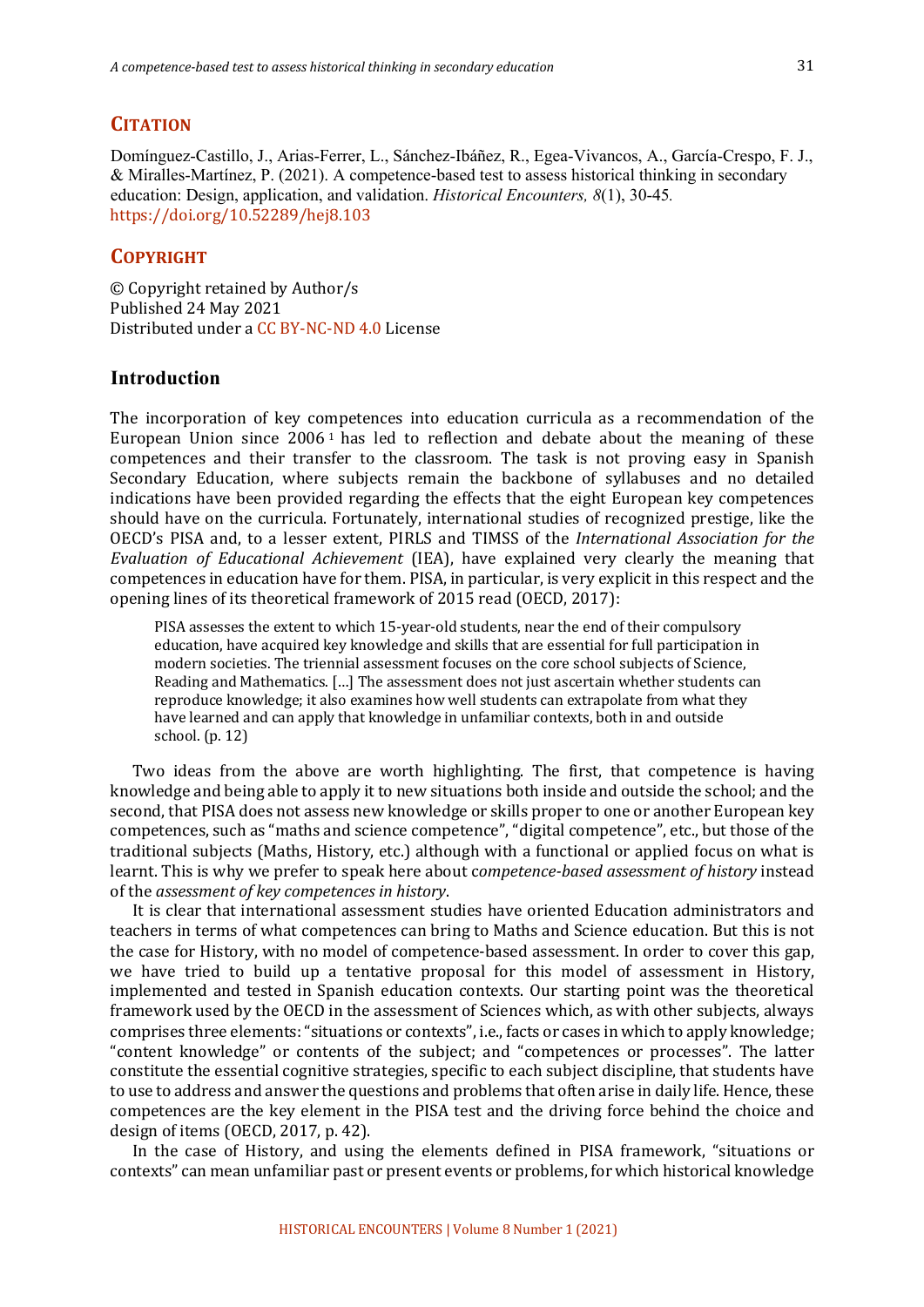(and skills) is worth extrapolating to understand and address them. As for the "content knowledge" of History, it usually includes facts, people and processes in human past, that school curricula generally present under "substantive concepts" (i.e. Reformation, Enlightenment, Industrial Revolution, etc.). But, which are the "competences" or "processes" specific to the discipline of history? To address this question, we draw on research into History education and particularly, historical thinking. Authors insist on the idea that to think historically is not only to know what happened in the past but also "to understand how knowledge has been constructed and what it means" (Lévesque, 2008, p. 27). At the core of historical thinking, authors put forward a series of concepts and skills of historical methodology (evidence, causes, change and continuity, accounts, etc.) as being essential for understanding what scientific knowledge of our past is (Lee, 1983 and 2005; Lee & Shemilt, 2003; Lévesque, 2008; Seixas, 1996; Seixas & Peck, 2004; Seixas & Morton, 2013). Such meta-historical or methodological contents have been named "second order" concepts to distinguish them from the previously mentioned substantive concepts (or the socalled "first order" concepts). They represent the core features of history as a particular discipline of scientific knowledge: For instance, historians relay on critical analysis of evidence (sources and traces) to know about human past, while natural scientists use experimental tests to learn about the natural world. These type of concepts need to be taught mainly through skills practice, complemented by some reflection on the historical way of knowledge.

Recent years have also seen publications which adopt various angles in their search for how to assess this historical thinking (González, Pagès & Santisteban, 2011; Eliasson, Alvén, Yngvéus & Rosenhud, 2015; Körber & Meyer-Hamme, 2015; Seixas, Gibson & Ercikan, 2015; VanSledright, 2014; Wilschut, 2015; Wineburg & Steinberg, 2007). Several features can be highlighted from their proposals. First of all, the central role that historical thinking concepts play in their assessment framework: Items trying to assess evidence, causation, historical perspective or empathy, and change and continuity, are commonly included among others like consciousness or ethical dimension. Many of these tests are also based on primary sources as stimuli, presenting some "unknown" events to be analyzed and 'solved' by students (Duquette, 2015; Eliasson et al., 2015; Körber & Meyer-Hamme, 2015; Seixas, Gibson, & Ercikan, 2015). In this line, our test was mainly focused on two particular topics referring to historical periods recently studied by students: Child labour during the Industrial Revolution and Spanish migration during Franco's Dictatorship (Domínguez, 2015; Domínguez, Arias, Sánchez, Egea, & García, 2016; Sáiz & Fuster, 2014). This allowed us to assess skills of historical competences but also the ability to apply contextual knowledge of the period (Arias et al., 2019). As to the type of assessment items, we choose to include multiple-choice and short answer questions instead of long historical accounts (frequent in the previous proposals).

Based on the above literature we have tried to adapt the PISA model to propose a theoretical framework and an assessment for History based on historical thinking concepts. It is here wherein lies the originality of this research, the aim of which is reflected in the two research questions that make up this paper: Is it possible to design a valid and reliable test to assess students' historical thinking when they finish compulsory education? Do the results of our research afford a basis on which to build a scale of the progress in the acquisition of competences and concepts of historical thinking?

#### **Method**

In accordance with the two guiding aims of our research, this pilot study seeks to assess the suitability of the test and not the historical knowledge and skills of the participating students.

There are three clearly defined stages within our research: Assessment framework and design of the test, trialling the test through fieldwork, and statistical analysis of the responses.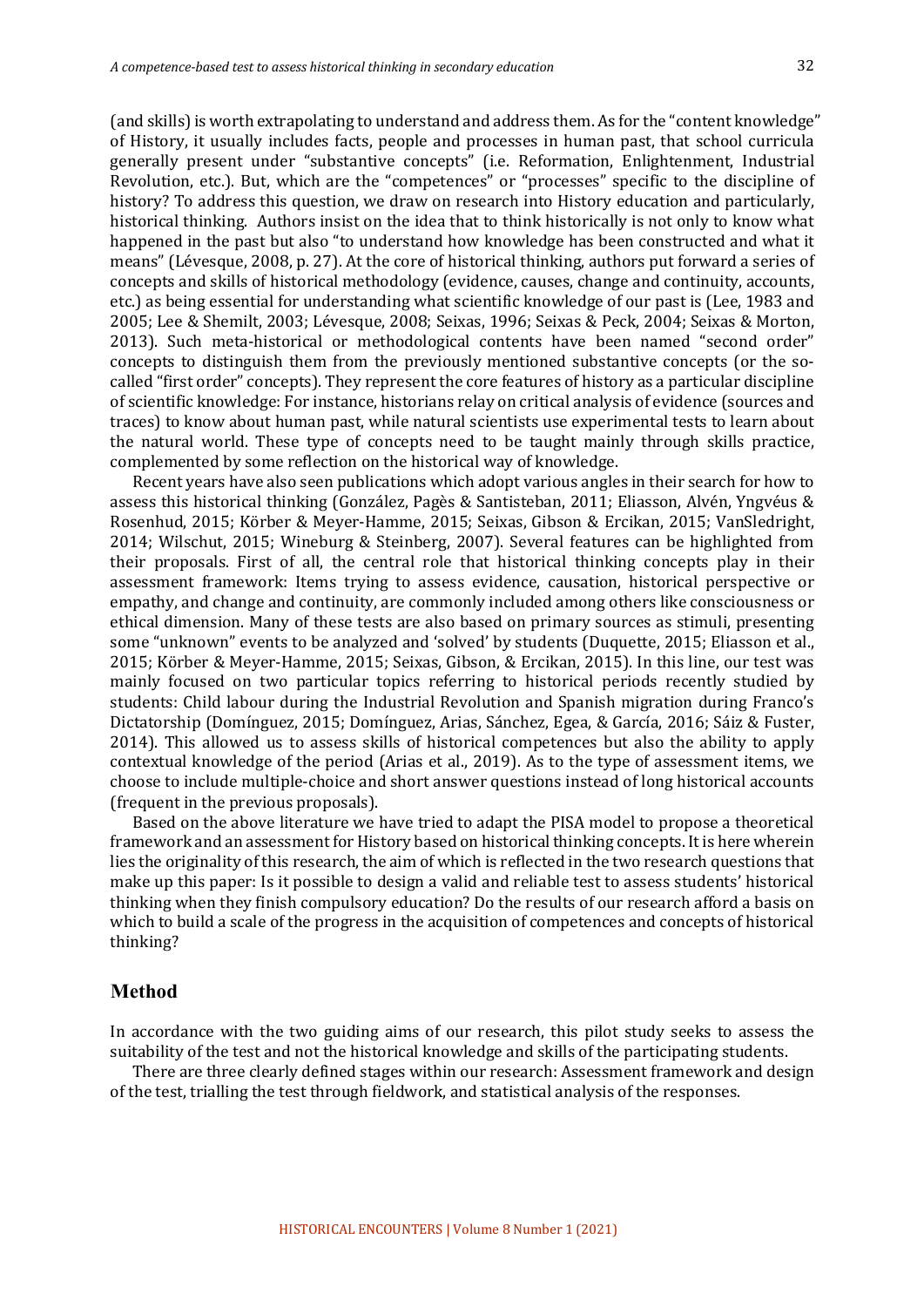#### *Assessment framework and design of the test2*

Table 1 summarizes the assessment framework of our test, which has been explained in greater detail in earlier publications (Domínguez, 2015; Domínguez et al., 2016). Following the PISA model for sciences (OECD, 2017 and previous editions), three large "historical competences" are defined which form the basis of the test. To these are fitted the items or questions that assess the substantive knowledge and the skills in which the "second order" historical concepts are embodied and which are distributed in similar proportions to those used in the sciences in PISA.

*Explain (past and present) facts historically* is the equivalent competence in Sciences as "Explaining phenomena scientifically" (OECD, 2017, p. 21). It is directly focused towards assessing the capacity to apply historical substantive knowledge to the facts or problems posed in the questions. For example, to answer questions about emigration in Spain during the 1950s and 1960s it is necessary to have some minimum contextual knowledge of the Spanish Civil War and the Franco Regime. This competence includes placing the events studied within their time framework and context, indicating background events, and even identifying notable historical events.

| <b>Competences or cognitive</b><br>processes of history | Type of knowledge           | "Second order" concepts                           | Number and<br>percentage of items |
|---------------------------------------------------------|-----------------------------|---------------------------------------------------|-----------------------------------|
| Explain historically                                    | Substantive<br>knowledge    | --                                                | 14(36%)                           |
| Use historical evidence                                 | Methodological<br>knowledge | "Sources" and "evidence"                          | $13(33.3\%)$                      |
| Understand the features of<br>historical knowledge      | Methodological<br>knowledge | "Causation", "Empathy,<br>"Change and continuity" | $12(30.7\%)$                      |

Table 1. Assessment framework and distribution of items according to competences, type of knowledge and second order concepts of history

The two other competences *-Use historical evidence* and *Understand the features of historical knowledge*- have their equivalents in PISA 2015 Science framework- "Interpreting data and evidence scientifically" and "Evaluating and designing scientific enquiry" (OECD, 2017, p. 22). In both subjects, the two competences are directly related to methodological knowledge, that is, to the characteristic methods and skills of both disciplines. In History, these embrace the "second order" concepts of historical thinking, from which we have selected the four most widely accepted concepts to date by experts in History education (see Table 1). *Use historical evidence* is the concept of most weight in the test, as befits its importance in historiographic methodology. Besides, the competence *Understand the features of historical knowledge* includes other concepts that would form part of what some specialists have called "historical perspective" (Duquette, 2015, p. 52).

When assessing these concepts, it has been necessary to distinguish specific cognitive skills of each concept, as is shown in Table 2 for *Use of historical evidence*. This list of skills, which was drawn up from a review of the research and innovation in the teaching and learning of each concept (Domínguez, 2015), serves as a bridge between historical "second order" concepts and the items, so focusing the design of the tasks and the questions to evaluate each skill. Thus, in the case of the competence "Use of historical evidence", skills contemplate two major groups of skills: on the one hand, literacy skills, in order to get information from, and understand different source material and, on the other, specific skills related to the historians' critical use of sources as evidence from the past. Both groups of skills are interconnected and need to be assessed by complementary test items.

The design phase took place in  $2014$  to  $2015$  and included qualitative validation by a diversified group of experts and a pre-pilot run with 49 students. The test was designed for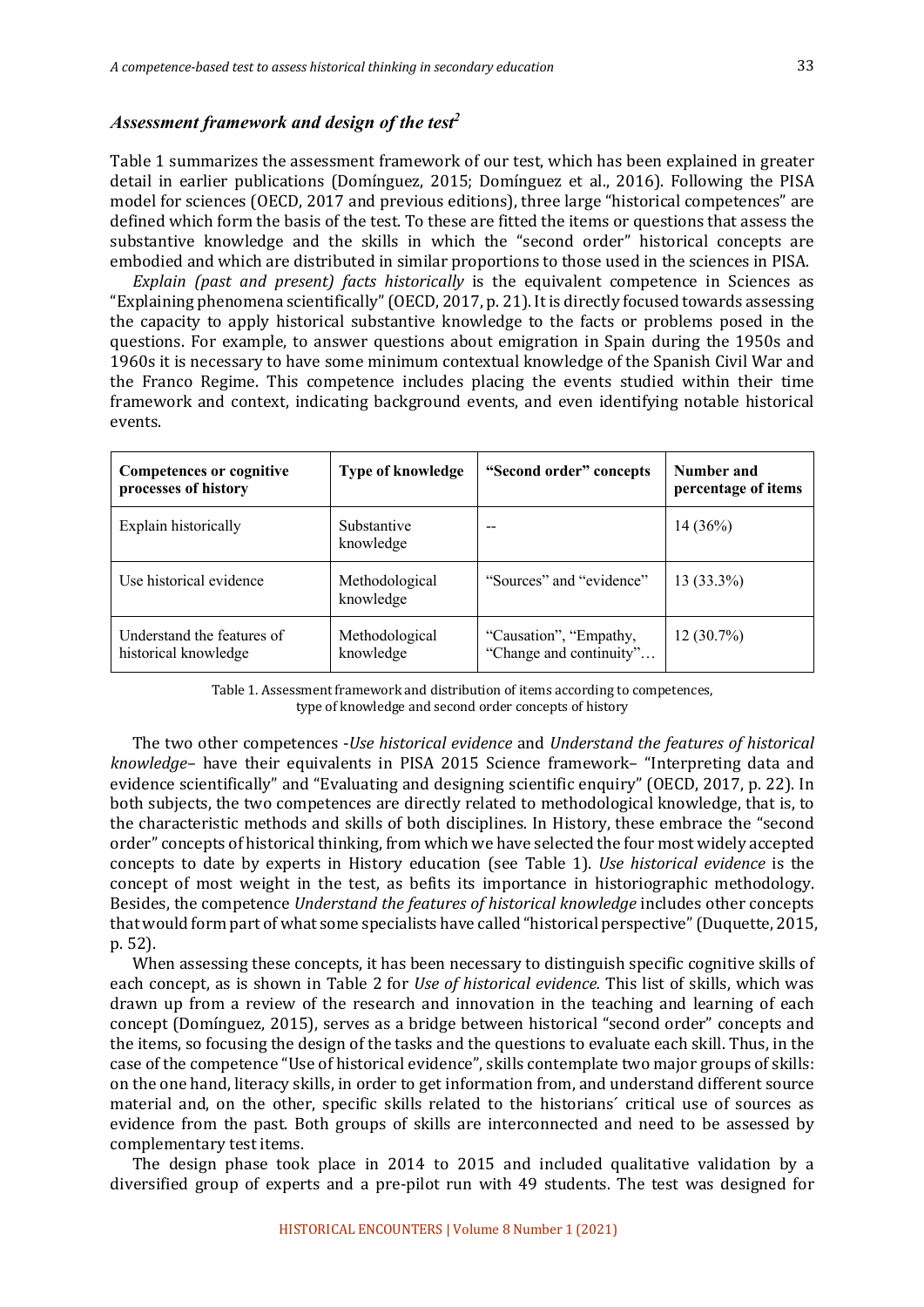students in their final year of Compulsory Secondary Education (15-16 years old). We took into consideration the content-knowledge of history studied that year (World and Spanish history during the nineteenth and twentieth centuries), as well as some historical thinking skills included in the curriculum, unfortunately, without any rationale or justification. Having said that, the test was not designed to evaluate the outcomes of the Spanish curriculum in History. Certainly, it was assumed as the basis of students' knowledge, but our aim was to pilot a type of test able to assess students' historical thinking.

The test comprises two different assessment units: "Spanish emigrants yesterday and today  $(1950-2014)$ " (coded as M1), and "Child labor during the Industrial Revolution and today" (coded as M2). Both topics were chosen because they refer to historical periods included in the current curriculum and are particularly motivating and useful to understand the relation between past and present. Each unit included two booklets, one with the stimulus documents and another with the questions. The stimuli are in the main primary sources (texts, images, graphics, and maps) that the students should use, along with their own knowledge, to answer the questions. There were 39 questions in all: 18 were multiple choice, 13 were short-answer questions and 8 were semi-open. The questions were distributed according to the three competences shown in Table 1, and in approximately equal proportion.

| Two groups of skills             | Detailed skills of "using evidence"                                                                                             |
|----------------------------------|---------------------------------------------------------------------------------------------------------------------------------|
| Reading and communication skills | Obtain explicit information<br>Infer information<br>Integrate and interpret<br>Assess information<br>Synthesize and communicate |
| Historiographic skills           | Contextualize sources<br>Analyze them critically<br>Collate and evaluate sources                                                |

Table 2. Skills for assessing the competence "Use historical evidence" (Domínguez, 2015, p. 90)

#### *Trialling the test through fieldwork*

The pre-pilot test led to some questions being reworded or even replaced, to the refinement of the estimated times to complete the test and to fine-tuning the application protocol and the coding rubrics. 

The definitive field study was carried out in April and May in 2015 and 2016 using a convenience sample with an acceptable male-female split, venue, and socio-cultural level. To have a sufficiently large data base and so meet the IRT requirements, 893 students, aged 15 to 18 years, took part. Of these, 789 were in the fourth year of compulsory secondary education at ten state and private centres in Región de Murcia (Spain) and 109 in the first year of *Baccalaureate* in four state centres in Galicia (Spain). Each assessment unit was carried out in a class period of 45 minutes. Four people administered the tests, and, along with a fifth person, they scored and coded the booklets following the rubrics previously revised and agreed upon. Many tests were doublescored to ensure that any doubts were discussed and resolved in an agreed upon manner. As the statistical analysis would show, there was a good homogeneity and coherence in the administration, scoring and coding of the test.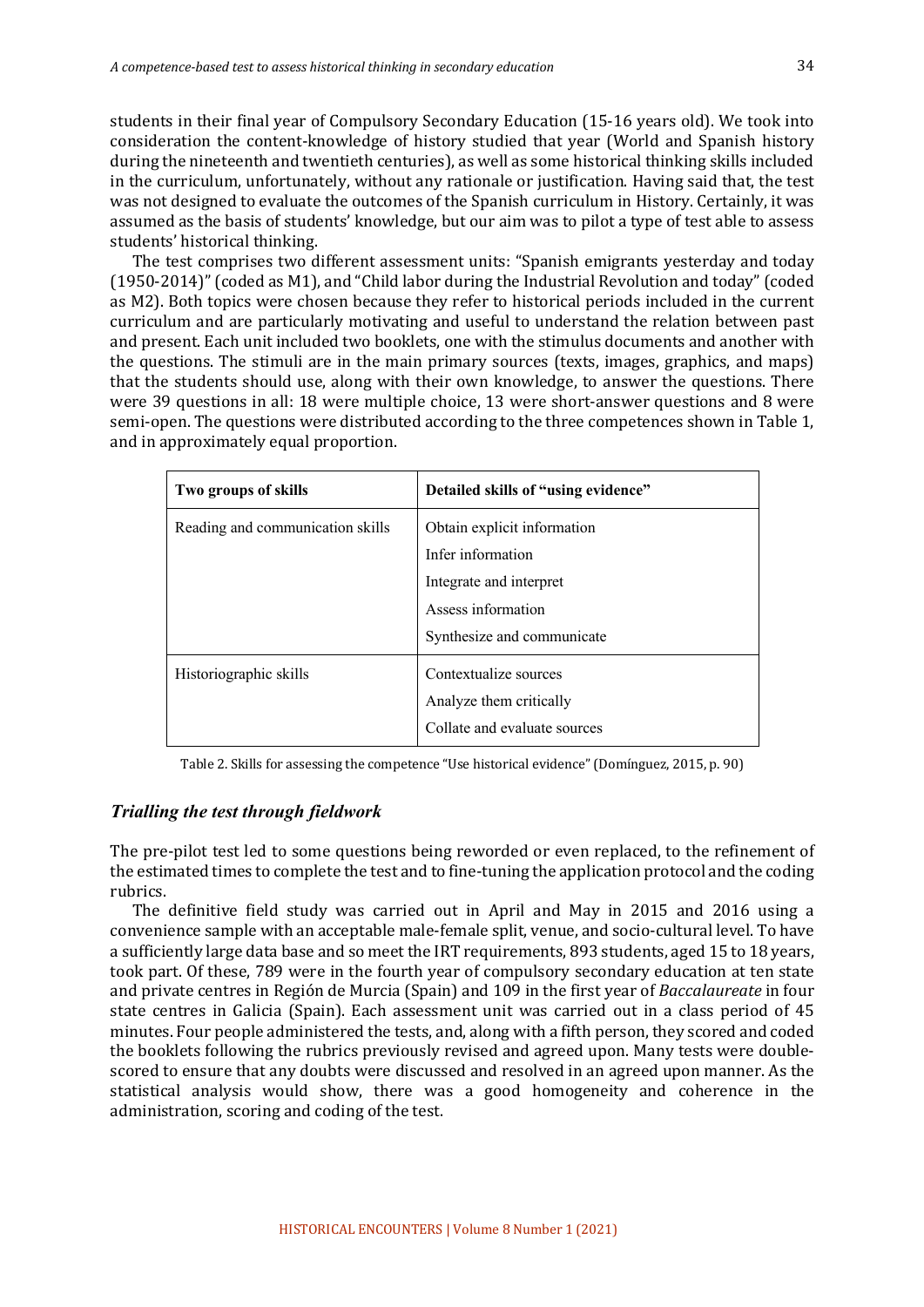#### *Statistical analysis of the responses*

After coding and recording the responses, the statistical analysis was performed based on the Item Response Theory (IRT) and using ConQuest©.

The IRT analysis simultaneously estimates the degree of difficulty and the students' skill. The level of difficulty of each question is determined by the probability of a correct response given each individual's level of skill. Likewise, the skill of each student is measured by taking into account the probability of a correct answer given the difficulty of the question. Therefore, the answer to one item depends on the interaction of the student's "skill" and its difficulty. This is why this analysis cannot show scores that are linked to a particular population or to a group of specific individuals, but scores that are based on the above relation (Embretson & Reise, 2000).

#### **Results and discussion**

Of the large number of data obtained with the ITR analysis, three points fundamental to our research are worth highlighting: the degree of discrimination of each item, the overall reliability coefficient of the test, and the distribution of items and students according to levels of difficulty and scores. The first two of these respond to the first aim of our research and the third to the second  $\text{aim}^3$ 

#### *Discrimination of each item*

It discerns whether an item coherently distinguishes between students according of their skill in the test as a whole. Hence, a very simple question should be correctly answered by a large majority of the students, while a difficult one will be correctly answered by those showing a certain degree of skill. Three items  $(M1\;8.1, M2\;3$  and  $M2\;13$  were removed due to bad discrimination, bad fit and bad behaviour of the distractor, which meant that the final test had 36 items. Let us look at M1\_8.1 as an example of a rejected item (see Table 3).

| Item $M1$ 8.1 |                                            |                                           |            |  |  |
|---------------|--------------------------------------------|-------------------------------------------|------------|--|--|
|               | Cases for this item 604 Discrimination .12 |                                           |            |  |  |
|               |                                            | Item Threshold(s): .03 Weighted MNSQ 1.12 |            |  |  |
|               | Item Delta(s):<br>.03                      |                                           |            |  |  |
| Label         | Score                                      | Count                                     | % of total |  |  |
| 9             | .00                                        | 26                                        | 4.30       |  |  |
| A             | .00                                        | 203                                       | 33.61      |  |  |
| B             | .00                                        | 89                                        | 14.74      |  |  |
| C             | 1.00                                       | 257                                       | 42.55      |  |  |
| D             | .00                                        | 29                                        | 4.80       |  |  |

Table 3. Example of a rejected item: Item M1\_8.1 (Emigrants unit, question 8.1)

The table shows a low discrimination .12 for an item of medium difficulty  $(0.03)$  whose weighted MNSQ is 1.12, i.e., far from 1. All this bad behaviour is fundamentally because option "A" (distractor) was chosen almost as often as the correct option, "C". This in itself would not be a problem were it not for its having been chosen by a large number of students of all levels of skill.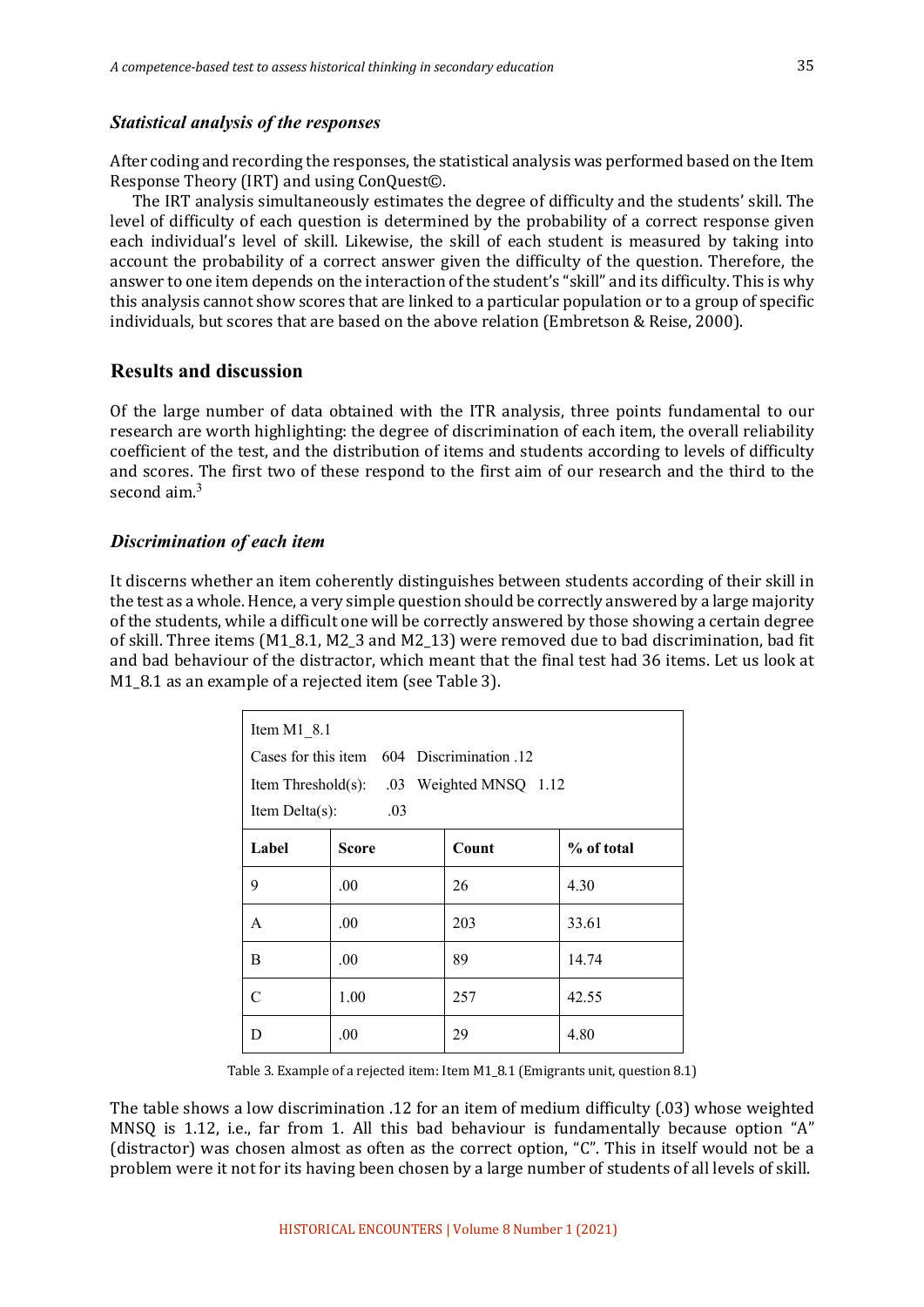#### *The reliability coefficient*

This is used to ascertain the stability of the test when obtaining results. It is calculated using the classic concept of dividing the real variance by the observed variance. In this case the real variance is an estimation of the estimation a posteriori (EAP) of the distribution, and the observed variance is an estimation obtained from the variance explained by the plausible values (PV). Once the 36 items have been definitively configured, the ensuing test shows a high coefficient, EAP/PV= .759.

To illustrate the calibration proper to each item, Table 4 shows the following parameters for the first eight items: estimation of difficulty (where 0 represents an average difficulty, a negative value means low difficulty and a positive value refers to high difficulty); the estimation error; the weighted MNSO correction (which should be as close as possible to 1) and the confidence interval.

| Item     | <b>Difficulty</b> | <b>Estimation error</b> | <b>Weighted MNSQ</b> | <b>Confidence Interval</b> |
|----------|-------------------|-------------------------|----------------------|----------------------------|
| M1 1     | .306              | .063                    | 1.04                 | $(.94 - 1.06)$             |
| $M1_2$   | .607              | .064                    | 1.01                 | $(.93-1.07)$               |
| $M1_3.1$ | $-2.326$          | .072                    | .98                  | $(.84-1.16)$               |
| M1 3.2   | $-386$            | .053                    | 1.08                 | $(.90-1.10)$               |
| $M1_4$   | .893              | .065                    | .98                  | $(.91-1.09)$               |
| $M1_5.1$ | $-0.993$          | .063                    | .97                  | C                          |
| M1 5.2   | .921              | .066                    | $\mathbf{1}$         | $(.91-1.09)$               |
| M1 6.1   | $-1.796$          | .068                    | .98                  | $(.88-1.12)$               |

| Table 4. Example of the calibration of some items |  |  |
|---------------------------------------------------|--|--|
|---------------------------------------------------|--|--|

Next, we give two examples of analyses of items showing good behaviour: The first (Item 28, M2\_5) is multiple choice and is coded 0-1, and the second (Item 31, M2\_7.2) is an open question and is coded 0-1-2.

Item 28 (M2\_5):

*Choose among the following options the only one that points out the most important difference between cottage industry and mechanized industry:*

*a) Industrial machines made it more difficult the workers' tasks*

b) Mechanical industry has iron machines, while cottage industry has them made of wood.

*c) Industrial machines multiplied artisans' production (correct answer)*

*d)* In cottage industry each machine needed a person while in mechanical industry it needed *several persons*

Item 31 (M2\_7.2):

*Was the scavenger'* work dangerous for kids? Docs. 5 and 6 do not agree on that.

*a) What do they assert each of them?*

b) Which assertion is best supported by other documents?

The basic parameters are given in Tables 5 and 6, and the characteristic curves are shown in Figures 1, 2 and 3). Item 28 was answered by a sufficiently large number of students (582), of which  $398$  (63.38%) answered correctly. IRT analysis shows that it is of low difficulty (-1.18, with an estimation error of .064), which means that a student with skill -1.18 has a .5 probability of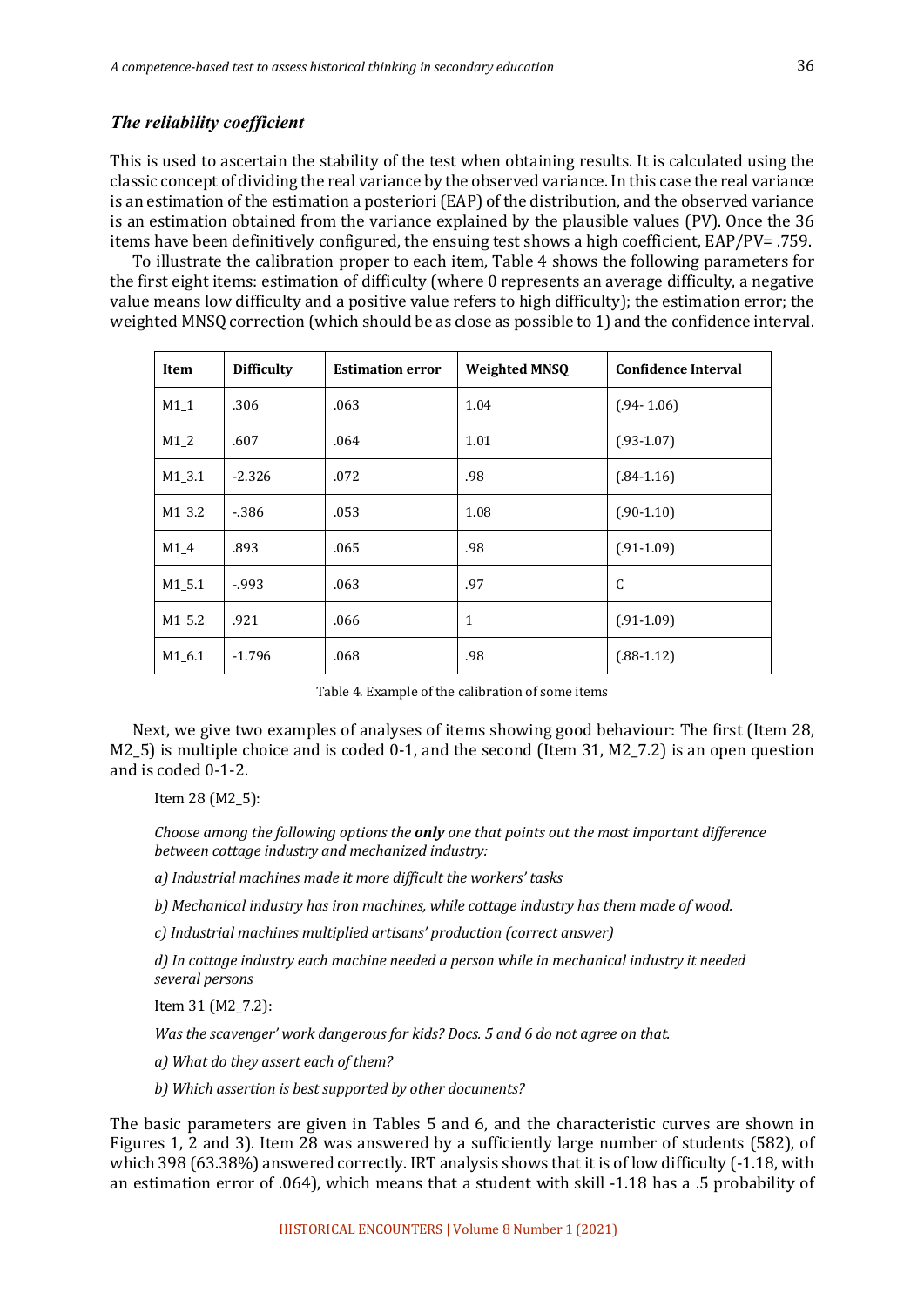answering the question correctly. From Figure 1, which relates the student's skill and the probability of a correct answer, it is also inferred that a student of skill 1 has a .9 probability. The discrimination value of this item is .37, which is reasonable. Finally, the "weighted MNSQ", which indicates the relation between the item and the overall test, is exactly 1. All these factors allow us to conclude that the item behaves well.

In order to complete the analysis of item 28 (M2 5) we point to Figure 2, which shows the characteristic curve of the item in relation to the five possible response categories (9, A, B, C and D). The correct answer is "C" (the continuous line with crosses) and is the option that is chosen more frequently as the skill of the student increases. Option "D" (the broken line with circles) is the second most answered option, and it decreases with the students' skill (the greater the skill the lower the probability of its being the answer given). The other options remain constant, with values very close to zero.

| Item 28 (M2_5) |                                               |       |            |  |  |
|----------------|-----------------------------------------------|-------|------------|--|--|
|                | Cases for this item 582<br>37. Discrimination |       |            |  |  |
|                | Item Threshold(s): -1.18 Weighted MNSQ 1.00   |       |            |  |  |
|                | Item Delta $(s)$ : -1.18                      |       |            |  |  |
| Label          | <b>Score</b>                                  | Count | % of total |  |  |
| 9              | .00.                                          | 14    | 2.41       |  |  |
| A              | .00                                           | 31    | 5.33       |  |  |
| B              | .00                                           | 24    | 4.12       |  |  |
| C              | 1.00                                          | 398   | 68.38      |  |  |
| D              | .00                                           | 115   | 19.76      |  |  |

Table 5. Example 1 of the analysis of an item that behaves well: 28 (M2\_5)

Item 31 was also answered by a sufficient number of students  $(582)$ , of which 190  $(32.65\%)$ answered it partially correctly (code 1), 76 (13.06%) totally correctly (code 2), 259 (44.50%) badly and 57 (9.79%) left it blank (Table 6). The item is of medium-high difficulty since, its thresholds are  $-.13$  and  $1.25$  for the answers scoring 0 and 2, respectively. Thus, it means that a student with a skill -.13 has a .5 probability of answering the item incorrectly and a student with a skill 1.25 has a .5 probability of scoring the maximum. The discriminatory value of this item is .47, which is within reasonable parameters. The weighted MNSQ is .99, practically 1. All of this points to its being an item that *behaves* well (Figure 3).



Figure 1. Characteristic curve of the item  $28$  (M2\_5)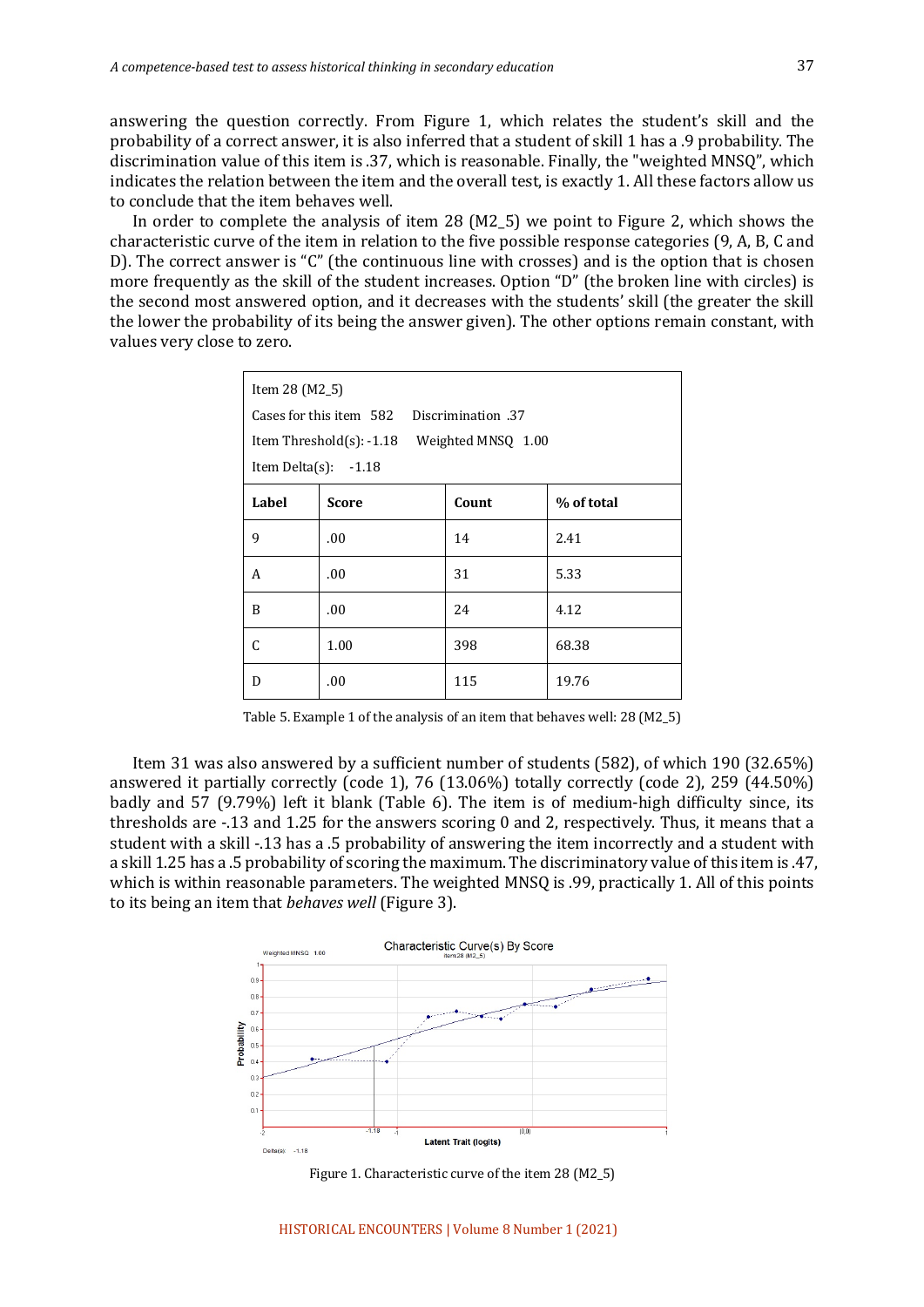

Figure 2. Characteristic curve of item 28 (M2\_5) by category

| Item 31 (M2_7.2)        |                                              |                                                 |            |  |  |
|-------------------------|----------------------------------------------|-------------------------------------------------|------------|--|--|
|                         | Cases for this item 582<br>Discrimination 47 |                                                 |            |  |  |
|                         |                                              | 199. Item Threshold(s): -.13 1.25 Weighted MNSQ |            |  |  |
| Item Delta(s): $.16.97$ |                                              |                                                 |            |  |  |
| Label                   | <b>Score</b>                                 | Count                                           | % of total |  |  |
| 0                       | .00.                                         | 259                                             | 44.50      |  |  |
| 1                       | 1.00                                         | 190                                             | 32.65      |  |  |
| 2                       | 2.00                                         | 76                                              | 13.06      |  |  |
| 9                       | .00.                                         | 57                                              | 9.79       |  |  |

Table 6. Example 2 of the analysis of an item showing good behaviour: 31 (M2\_7.2)



Figure 3. Characteristic curve of item 31 (M2\_7.2)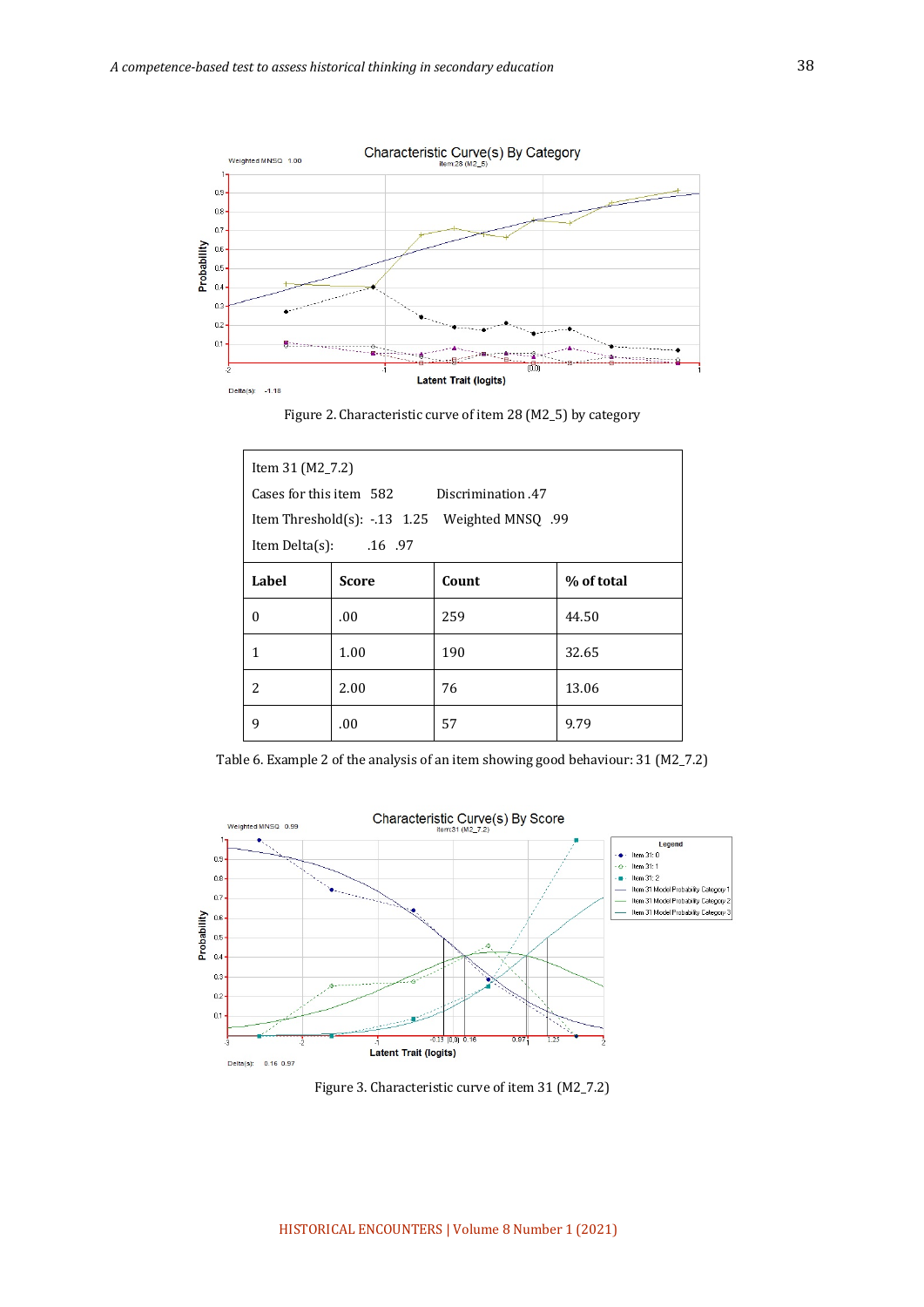#### *Distribution of items and students by score*

This is the third of the key data returned by the IRT. It uses a single scale to show the degree of difficulty of the items and the scores obtained by the students. Figure 4 shows the graph of the test: the vertical scale is a difficulty skill scale from -2 to 2, and the items are distributed on the right (indicated by their number, including the code, 1 or 2) and to the left of these, in the centre column, is the number of students' answers in each level of skill (each "x" represents 5.2 cases). The figure shows that the test has a very balanced distribution of items and answers, although the deduction is that, overall, the test was difficult as the students showed a negative mean score for skill, while, in contrast, the items are accumulated above 0 and are therefore positive, and harder.

As occurs in most large-scale assessment studies (PISA, TIMSS, PIRLS, etc.), the above scoring scale is usually modified to remove decimals and so facilitate its reading. This is done by shifting the middle point from 0 to 500, point 1 to 600, point 2 to 700, etc. This measure also has a standard deviation of 100, which means that approximately two-thirds of the students scored between 400 and 600 points, and 95% scored between 300 and 700 points. With this scale the test items are also distributed according to their degree of difficulty, from 273 points for the easiest item (item 3, M1\_3.1) to 785.74 for the most difficult (item 23.2, M2\_1.2-.2, i.e., coded 2).



Figure 4. Distribution of items and responses according to the level of difficulty

#### *Towards a tentative scale of progression in historical thinking*

In line with the previously mentioned large scale assessment studies, within this range of scores we distinguish five levels of performance, according to the items students were able to answer correctly. The lowest level is level 1, which is characterized by the fact that it is not possible to know the skills of those who answered only these items correctly. Its upper limit was established, in our test, at 392 points. From there on each successive level is every 64 points, up to the fifth,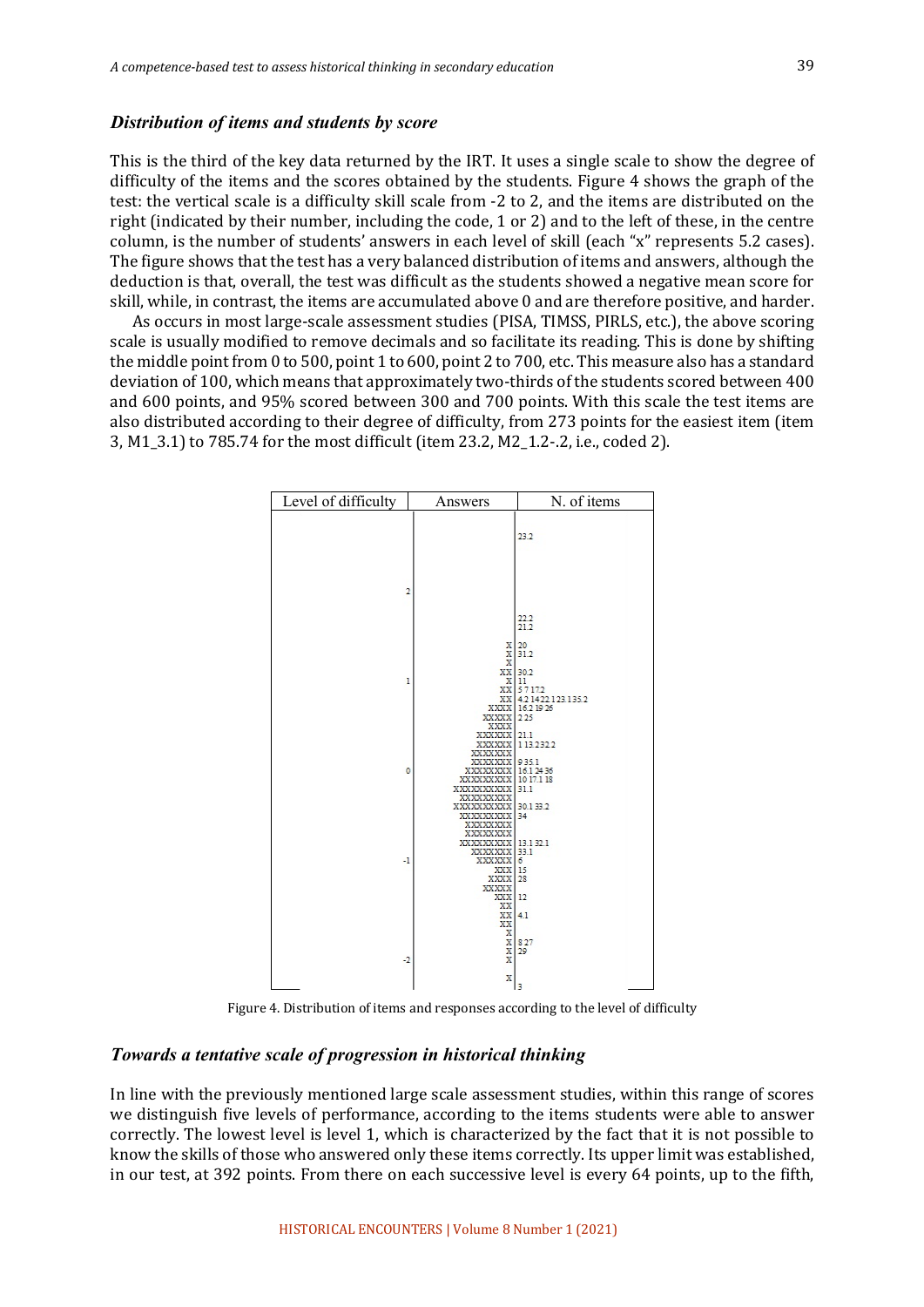with the highest score of 785.74 points. A clarification is in order here: the test contains 12 questions with marking codes 0, 1 and 2, assigned according to the accuracy and quality of the answers. This enables us to fine tune the levels of the answers, albeit that IRT provides two scores for these items, one for answers coded 1 and another, higher one, for answers that are coded 2. Thus, as Table 7 shows, for the effects of the analysis and the description of the possible levels of responses, we have 48 item-responses (36 questions plus 12 responses in questions with code 2).

| Number of items and item-<br>responses per evaluation<br>unit | Use historical<br>evidence | Causal<br>explanation    | Empathetic<br>explanation | Time, change,<br>continuity | <b>Explain</b><br>historically |
|---------------------------------------------------------------|----------------------------|--------------------------|---------------------------|-----------------------------|--------------------------------|
| M1 unit: 21/26                                                | 6/7                        |                          | 3/3                       | 4/7                         | 8/9                            |
| M2 unit: 15/22                                                | 6/10                       | 4/6                      | $ -$                      | 1/2                         | 6/4                            |
| Total items: 36<br>Item-Responses: 48                         | Items: 12<br>Items-Res: 17 | Items: 4<br>Items-Res: 6 | Items: 3<br>Items-Res: 3  | Items: 5<br>Items-Res: 9    | Items: 14<br>Items-Res: 13     |

Table 7. Number of items and item-responses (Item-Res) by competence and methodological concept of history

| Level          | Value   | <b>Descriptors</b>                                                                                                                                                                                                                                                                                                                                                                                                                                                                                                                                                                                                                     |
|----------------|---------|----------------------------------------------------------------------------------------------------------------------------------------------------------------------------------------------------------------------------------------------------------------------------------------------------------------------------------------------------------------------------------------------------------------------------------------------------------------------------------------------------------------------------------------------------------------------------------------------------------------------------------------|
| $\mathbf{1}$   | 273-392 | Four items appear at this level. It is worth stating that students partially analyze and interpret<br>very basic textual or graphic information with few details; they make very simple inferences<br>and interpretations that are partially contextualized and draw on their elementary historical<br>knowledge (e.g., the use of the steam engine in the United Kingdom).                                                                                                                                                                                                                                                            |
| 2              | 392-456 | These items analyze basic information (text, illustrations and maps) with limited detail; they<br>make simple contextualized inferences and interpretations drawing on limited historical<br>knowledge (e.g. about the precariousness of agriculture in the post Spanish Civil War period)<br>and geographical knowledge (they partially identify large countries on a blank political map);<br>they recognize that sources can have differing values or uses; they collate, and partially<br>identify, with mistakes, the information afforded by sources about the work of the<br>"scavenger" girl.                                  |
| 3              | 456-520 | They analyze and interpret correctly a bar chart about migratory figures in Spain (1960-<br>2014), distinguishing stages and their overall significance. They collate and distinguish the<br>information obtained from two sources about the work of the "scavenger" girl, but they are<br>not able to evaluate appropriately which of the two offers the best founded version (Item<br>31.1/M2_7.2.1 score 1out of 2: 476,9 points)                                                                                                                                                                                                   |
| $\overline{4}$ | 520-584 | They analyze various (2 to 4) documents in detail and obtain explicit information, they make<br>precise inferences, drawing at times on contextualization ("the steam engine that probably<br>moves the spinning machine"), collate, integrate and interpret information from several<br>documents to detect errors or contradictions (date of the grandparents' wedding) or to obtain<br>proofs on which to ground certain statements (that the great grandfather was a very small<br>landowner), and they partially synthesize information obtained from various sources<br>(transformations in Spain from 1960 to the present day). |
| 5              | >584    | They analyze rigorously and collate in detail several sources to obtain explicit information<br>about facts (the work of the scavenging girl); collate two sources and evaluate which offers<br>the version best supported by the other documents (whether "scavenging" was dangerous for<br>children's health) (Item 31/M2_7.2.2 score 2: 606,5 points). Finally, they synthesize and<br>communicate with precision the information supplied by various sources about the changes<br>to Spanish society.                                                                                                                              |

Table 8. Levels of performance associated to the competence 'using sources as historical evidence'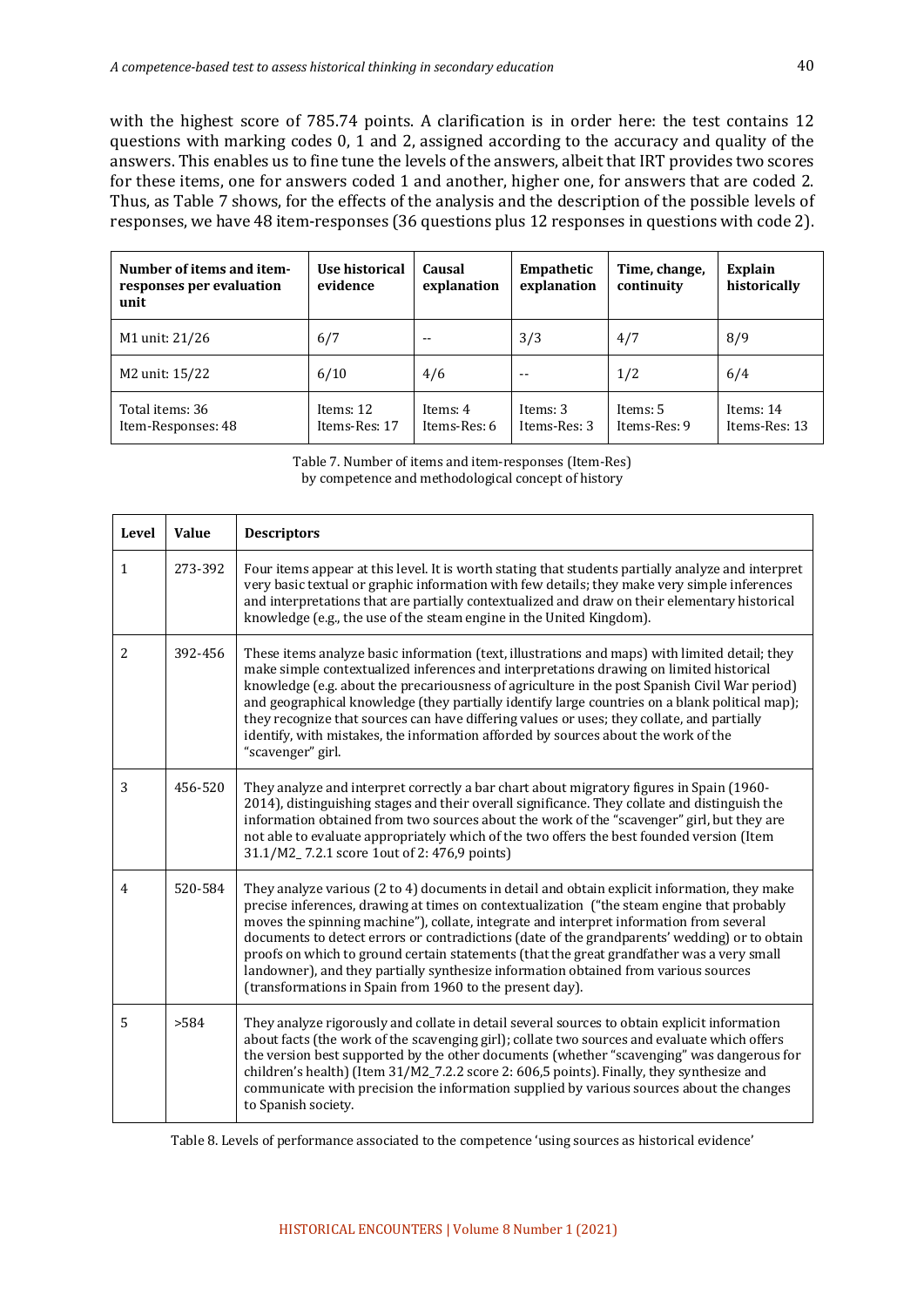From the scores for these 48 item-responses it is possible to describe and characterize the levels of success in historical competences and, where appropriate, those in the methodological or 'second order concepts' of the discipline. In two of the three competences evaluated – 'Explain events historically' and 'Use historical evidence,' it is possible to characterize the majority of the five levels since they have 13 and 17 item-responses, respectively. In the case of the third competence -'Understand the logic of historical knowledge'- it is not possible to distinguish the response levels with rigor. On the one hand, the items associated with this competence evaluate three different concepts in themselves (causation, empathy, and change and continuity), with just 6, 3 and 9 item-responses for each one. On the other hand, each concept requires a specific scale that is independent of those of the other concepts and that does not allow it to establish level equivalences between, for example, the students' achievement in causal explanation and in change and continuity.

Tables 8 and 9 present an initial classification and description of the levels of performance for the two competences mentioned, thus showing the possibilities that these types of tests afford research into the progression in our students' learning. Notwithstanding the test's limitations, this first scale in the progression of responses opens up a route for future research that may fine tune even further the different levels of response of our students in competences and historical methodology concepts. The ensuing results will serve to enrich the already important empirical base available (Lee & Shemilt, 2003; Seixas & Morton, 2013).

| Level          | Value   | <b>Descriptors</b>                                                                                                                                                                                                                                                                                                                                                                                                                                                                                                                                                                                                                                                                                                |
|----------------|---------|-------------------------------------------------------------------------------------------------------------------------------------------------------------------------------------------------------------------------------------------------------------------------------------------------------------------------------------------------------------------------------------------------------------------------------------------------------------------------------------------------------------------------------------------------------------------------------------------------------------------------------------------------------------------------------------------------------------------|
| $\mathbf{1}$   | 273-392 | Not enough data to characterize this level. There are only two items in this level (28/M2_5)<br>and 29/M2_6), and both are multiple choice (identify differences between crafts and<br>industry).                                                                                                                                                                                                                                                                                                                                                                                                                                                                                                                 |
| $\overline{c}$ | 392-456 | Not enough data. There is only one item of this difficulty (34/M2_10), which is again multiple<br>choice.                                                                                                                                                                                                                                                                                                                                                                                                                                                                                                                                                                                                         |
| 3              | 456-520 | Scarce data. Most items are multiple choice, so identification is predominant. Some historical<br>knowledge is noticeable and the students connect it to the context of the topics in the test:<br>there is an acceptable knowledge of chronology in Spain from the Civil War to the present<br>$(1/M1_1)$ , and of the significance of the rural exodus in Spain under the Franco regime<br>(10/M1_7.1); in M2, students identify that colonization is partly responsible for delayed<br>economic development in many countries (34/M2_10),                                                                                                                                                                      |
| $\overline{4}$ | 520-584 | There are only items from M1 at this level. It is appreciated that the students possess<br>historical knowledge which they use to contextualize and better understand the facts and<br>questions they face. Knowledge of the chronology and circumstances of the post Spanish Civil<br>War allow them to consider as reasons for emigration the archaic nature of traditional<br>agriculture $(1/M1_1)$ and the reprisals against the losing side in the war $(5/M1_4)$ . They<br>recognize the boost to the economy afforded by Spain's entry into the EU and the adoption of<br>the euro (14/M1_9.2), and they partially explain the changes in Spanish society from 1960 to<br>the present day (21.1/M1_14.1). |
| 5              | >584    | Not enough data. Multiple choice item 20/M1_13 lets us think that some students can link<br>certain women' mentality and role in society to the material conditions of life during the post<br>War period in Spain. Similarly, the open response item 21.2/M1_14.2 allows us to say initially<br>that the students can, with the aid of the input documents, briefly but correctly explain the<br>changes in Spanish society since 1960, with reference to the predominant economic, political<br>and educational transformations.                                                                                                                                                                                |

Table 9. Levels of performance associated with the competence 'explaining historically'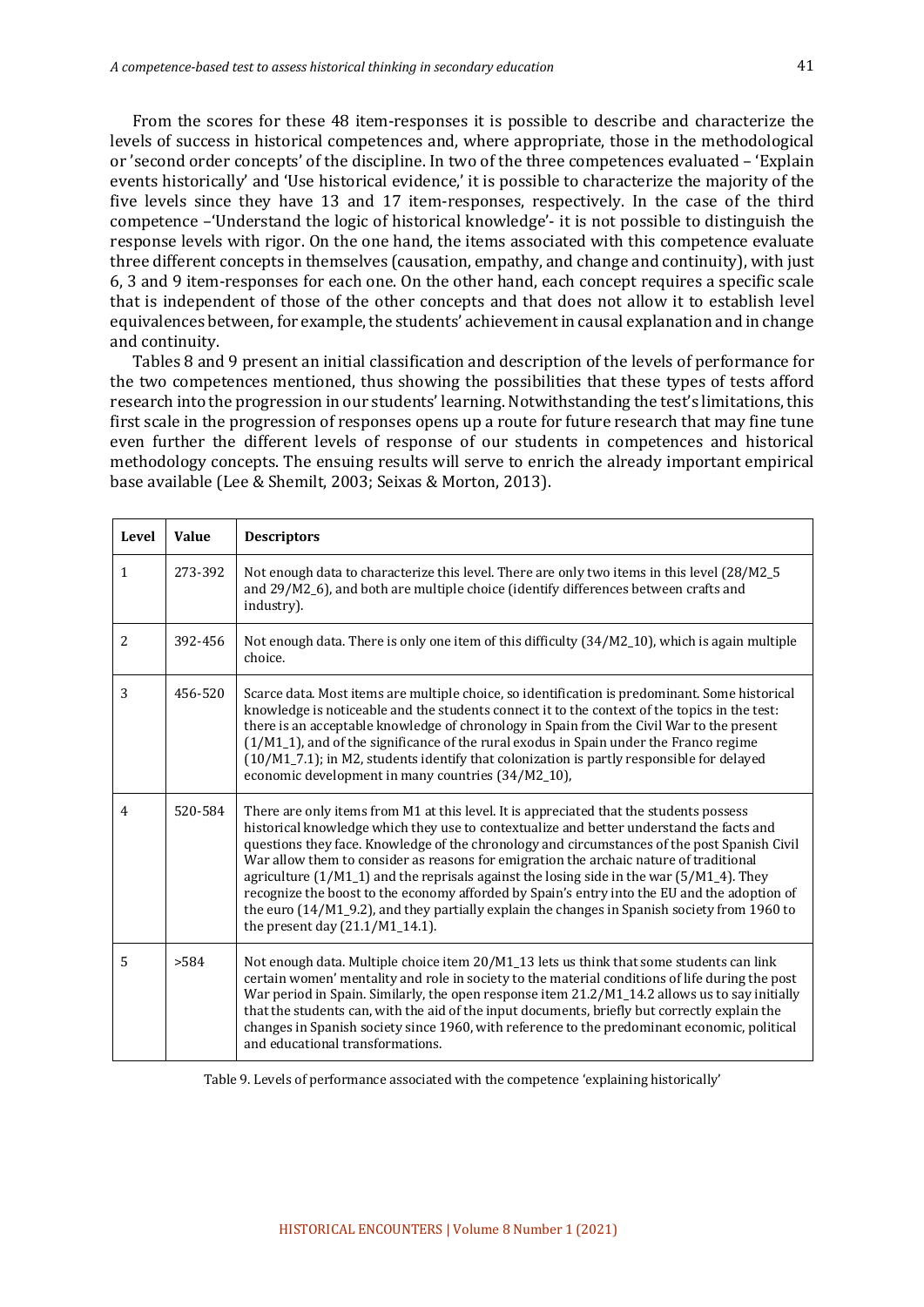#### **Conclusion**

The statistical analysis of our test confirms its validity as a tool for assessing Secondary students' acquisition of what we have called historical competences, based on historical thinking. This model of test could be considered a feasible way for history assessments in Spain to abandon rote learning-based questions as their main instrument. The model would have two major traits: first, the assessment of substantive or content knowledge should preferably be functional or applied to cases or facts not previously studied; and, second, the assessment of skills related to historical thinking should occupy a key position in the test. The adoption of this model of assessing History, be it on nowadays large scale sample diagnostic assessments in Spain, or in classroom test and exercises, may have a powerful impact on the curriculum and on the teaching of History, since it will spark teaching approaches more innovative and attractive to the students than traditional rote learning teaching. These approaches require problem-based learning, while at the same time emphasize the value of history in understanding and thinking about our present. Finally, in relation to our second research question, the design of the test and statistical analysis of responses seem to afford a basis on which to build a scale of progress in the acquisition of historical thinking. As international assessment studies exhibit, this kind of analyses allows to build a scale of progress based on the varied difficulty of items and responses. The greater number of items and responses we get, the richer and more comprehensive the scale of progress will be. In accordance, the adoption of this model of History assessments in Spanish sample diagnostic test, could boost research on students' historical thinking. They would provide a considerable amount of responses and reflections on historical problems and issues with which enrich students' acquisition of historical thinking and, thus, the education professional knowledge.

#### **References**

Arias, L., Egea, A., Sánchez, R., Domínguez, J., García, F. J., & Miralles, P. (2018). ¿Historia olvidada o historia no enseñada? El alumnado de Secundaria español y su desconocimiento sobre la Guerra Civil. *Revista Complutense de Educación, 30*(2), 461-478. http://dx.doi.org/10.5209/RCED.57625

Domínguez, J. (2015). *Pensamiento histórico y evaluación de competencias*. Barcelona: Graó.

- Domínguez, J., Arias, L., Sánchez, R., Egea, A., & García, F. J. (2016). Cómo evaluar el pensamiento histórico en la ESO: primeros resultados de una prueba piloto. In R. López-Facal (ed.), *Ciencias sociales, educación y futuro. Investigaciones en didáctica de las ciencias sociales* (pp. 176-187). Santiago de Compostela: USC.
- Duquette, C. (2015). Relating historical consciousness to historical thinking through assessment. In K. Ercikan, & P. Seixas (Eds.), *New directions in assessing historical thinking* (pp. 51-63). New York & London: Routledge.
- Eliasson, P., Alvén, F., Yngvéus, C. A., & Rosenhud, D. (2015). Historical consciousness and historical thinking reflected in large-scales assessment in Sweden. In *New directions in assessing historical thinking* (pp. 171-182). New York & London: Routledge.
- Embretson, S. E., & Reise, S. P. (2000). *Item response theory for psychologists.* Mahwah, NJ: Lawrence Erlbaum Associates Publishers.
- González, N., Pagès, J., & Santisteban, A. (2011). ¿Cómo evaluar el pensamiento histórico del alumnado? In P. Miralles, S. Molina, & A. Santisteban (Eds.), *La evaluación en el proceso de enseñanza y aprendizaje de las Ciencias Sociales* (vol. 1, pp. 221-232). Murcia: AUPDCS.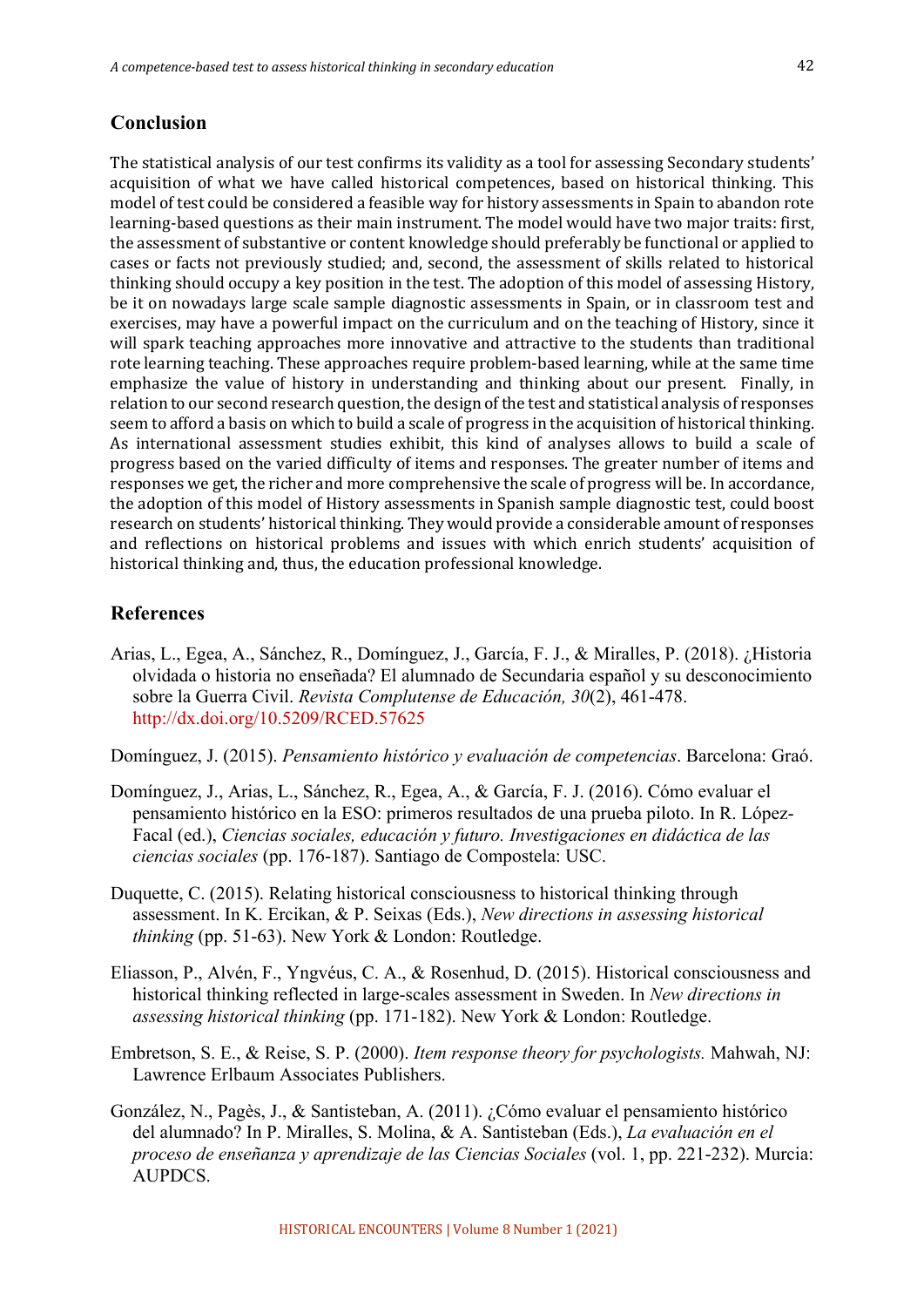- Körber, A., & Meyer-Hamme, J. (2015): Historical thinking competencies and their measurement: Challenges and approaches. In K. Ercikan & P. Seixas, *New directions in assessing historical thinking* (pp. 89-101). New York & London: Routledge
- Lee, P. J. (1983). History teaching and philosophy of history. *History and Theory, 22*(4), 19- 49. https://doi.org/10.2307/2505214
- Lee, P. J. (2005). Putting principles into practice: Understanding history. In M. Donovan, M. Suzanne, & J. D. Bransford (Eds.), *How students learn. History in the classroom* (pp. 31- 77). Washington DC: National Academies Press.
- Lee, P. J., & Shemilt, D. (2003). A scaffold, not a cage. Progression and progression models in history. *Teaching History, 113*, 13-23.
- Lévesque, S. (2008). *Thinking historically educating students for the twenty-first century*. Toronto: University Toronto Press.
- OECD (2017). *PISA 2015 Assessment and analytical framework: Science, reading, mathematic, financial literacy and collaborative problem solving*. Paris: OECD. https://dx.doi.org/10.1787/9789264281820-3-en
- Sáiz, J., & Fuster, C. (2014). Memorizar historia sin aprender pensamiento histórico: las PAU de Historia de España. *Revista Investigación en la Escuela, 84*, 47-57. Retrieved from http://hdl.handle.net/11441/59755
- Seixas, P. (1996). Conceptualizing growth in historical understanding. In D. R. Olson & N. Torrance (Eds.), *The handbook of education and human development: new models of learning, teaching and schooling* (pp. 765-783). Malden: Blackwell.
- Seixas, P., & Peck, C. (2004). Teaching historical thinking. In A. Sears & I. Wright (Eds.), *Challenges and prospects for Canadian social studies* (pp. 109-117). Vancouver: Pacific Educational Press.
- Seixas, P., & Morton, T. (2013). *The big six: historical thinking concepts*. Toronto: Nelson Education.
- Seixas, P., Gibson, L., & Ercikan, K. (2015). A design process for assessing historical thinking: The case of a one-hour test. In K. Ercikan, & P. Seixas (Eds.), *New directions in assessing historical thinking* (pp. 102-116). New York & London: Routledge.
- VanSledright, B. (2014). *Assessing historical thinking and understanding: Innovative designs for new standards*. New York: Routledge.
- Wilschut, A. (2015). Testing frame of reference knowledge in national examinations: Report on an experiment in the Netherlands. In A. Chapman & A. Wilschut, *Joined-up history. New directions in history education research* (pp. 85-112). Charlotte: IAP.
- Wineburg, S. S., & Steinberg, S. (2007). *Reading like a historian toolkit*. Orlando: Holt, Rinehart and Winston.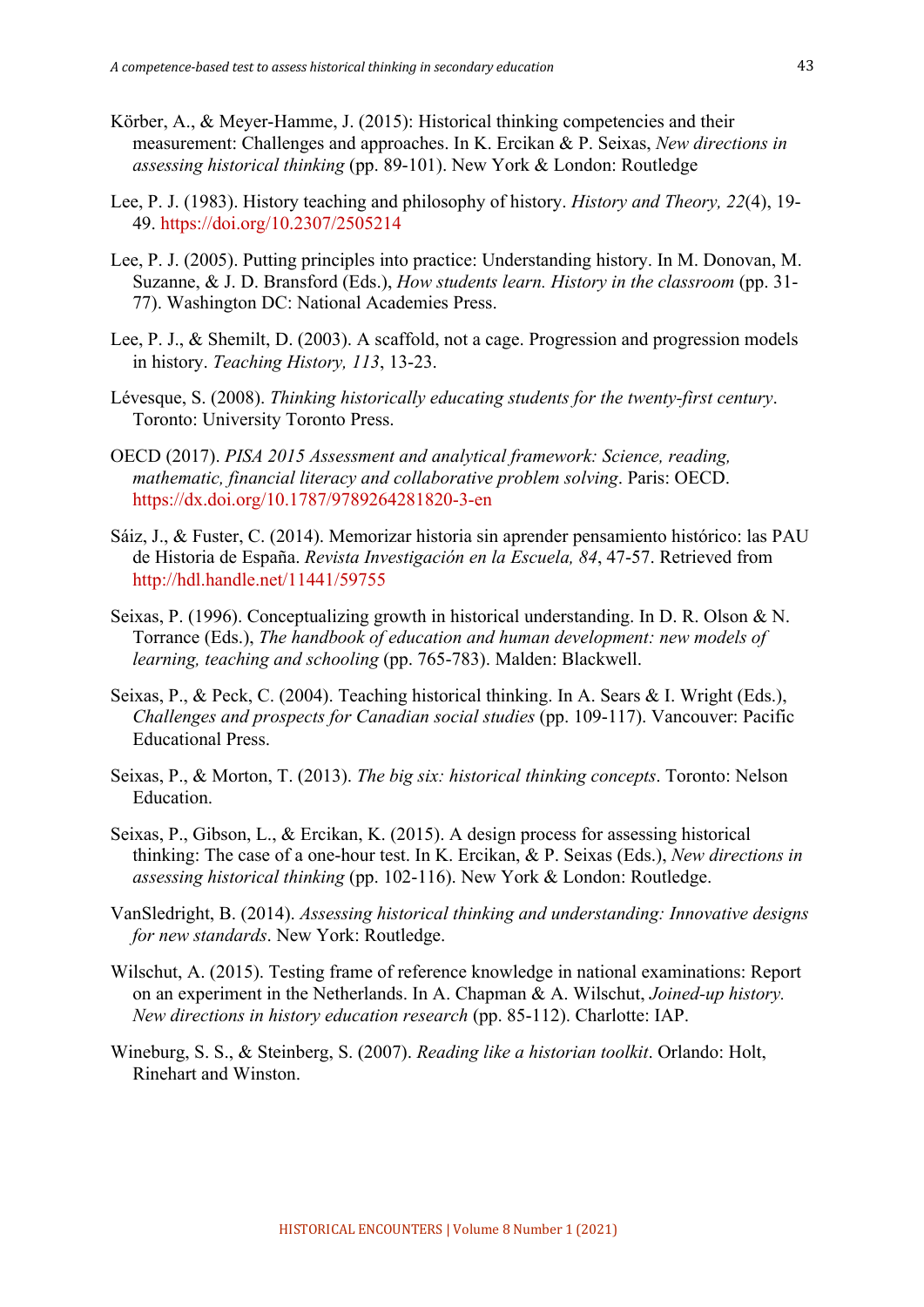# **Endnotes**

<sup>1</sup> https://eur-lex.europa.eu/LexUriServ/LexUriServ.do?uri=OJ:L:2006:394:0010:0018:EN:PDF

 $2$  The complete test in Spanish, as well as the translation into English together with tables detailing the historical competences and skills that each item tries to assess are available in https://www.um.es/dicso/es/cchh/.

 $3$  The specific items of the test can be consulted (both in English and in Spanish) in https://www.um.es/dicso/es/cchh/

#### **Acknowledgements**

This research was supported by Ministerio de Economía y Competitividad, Spain / FEDER within the frame of the project *La evaluación de las competencias y el desarrollo de capacidades cognitivas sobre Historia en Educación Secundaria Obligatoria* [EDU2015-65621-C3-2-R].

#### **About the Authors**

**Jesús Domínguez-Castillo** holds a B.A. in History and Geography (Universidad de Zaragoza, 1974), a M.A. in History in Education (UCL, Institute of Education, 1984), and a PhD in History (Universidad Autónoma de Barcelona-UAB, 1993). He was head of department of Geography and History, and Director of Spanish State Secondary Schools. Advisor to the Ministry of Education (1988-94), he coordinated the LOGSE 12-16 curriculum of Social Sciences, Geography and History. He also was National Research Coordinator of IEA PIRLS and TIMSS (2008-2012). In his last professional years, he has been associate researcher and MA teacher at the University of Nebrija, Madrid. His major professional interests are History teaching and assessment of students' historical thinking. One of his main contributions has been *Pensamiento histórico y evaluación de competencias*, published in 2015 in Barcelona (Ed. Graó) (Its appendix test is available in English at https://www.um.es/dicso/es/cchh/).

Laura Arias-Ferrer is Associate Professor [Profesora Contratada Doctora] in the Department of Mathematical and Social Sciences Teaching-University of Murcia (Spain). Her work is focused on the analysis of the teaching practice and the training of Early Childhood and Primary Education teachers, as well as on the development and evaluation of strategies and resources for the teaching of history at different educational levels, with special attention to those methodologies focused on the development of historical thinking skills through the use of cultural heritage. These lines of work have led her to carry out stays at the universities of Zaragoza, Barcelona, Kentucky and London, whose fruits are the various works published regarding the mentioned topics. Her expertise has allowed her to be actively involved in various dissemination projects through the dissemination initiative *LATE. Laboratorio Temporal* (https://www.um.es/late/), coordinated by Alejandro Egea and Laura Arias.

**Raquel Sánchez-Ibáñez** is currently Associate Professor [Profesora Contratada Doctora] in the Department of Mathematical and Social Sciences Teaching at the University of Murcia (Spain), where she held different posts since 2009. She has spent abroad as visiting scholar a total of 28 months in prestigious centres such as the School of History (University of East Anglia), Instituto de Ciencias Sociais de Lisboa (Portugal), Università degli studi di Bari (Italy) and Centro Internazionale di Didattica della Storia e del Patrimonio (Bologna, Italy). Her research focuses on history teaching, social science teacher training and textbook analysis. She has participated in 11 funded research projects on the history and didactics of the social sciences and in 10 research projects on educational innovation, of which she has conducted 6. Finally, in the last ten years she has published 20 articles in high impact journals.